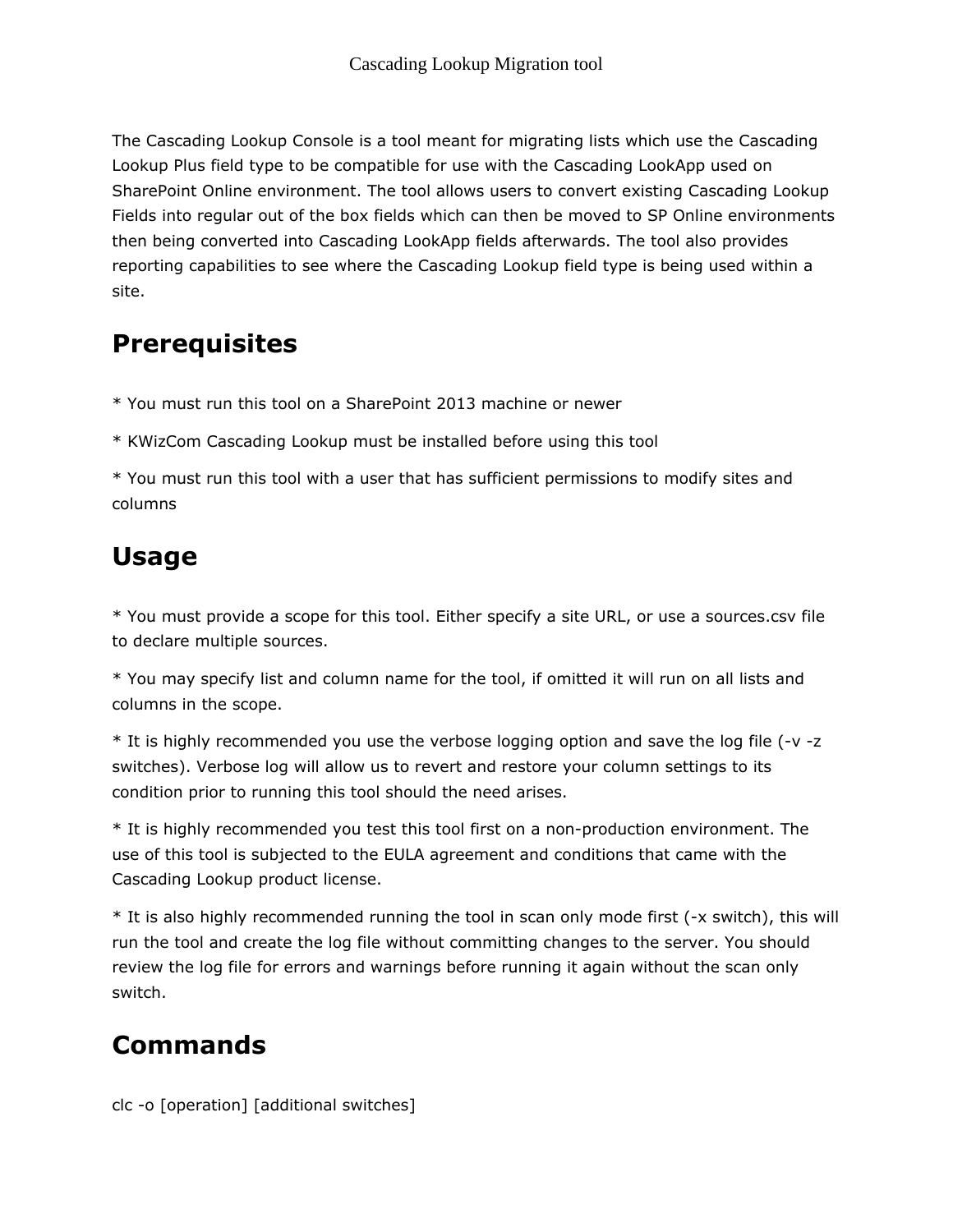switches:

-o, --operation Required. Please specify the operation you would like to perform: UpdateSettings: allows you to modify source/target web and list

FixRelations: perform system update to each item in the list to fix broken relations

ConvertToApp: prepare the column to be used with Cascading LookAPP and converting it to OOB lookup.

Use 'scan-only' to produce a report with warnings and not commit any changes.

ConvertToFTC: revert the column back to FTC Cascading Lookup after calling

ConvertToApp. Use this option if you discovered breaking

change in the app version and need to revert your changes.

-c, --csv-sources Provide CSV file with a list of sources. First column

would be site url, second optional column would be list name (missing: scan all lists in this site),

third optional column would be column name (missing: scan all column in this list)

- -s, --site Provide the site url
- -I, --list Provide the list name. If missing will scan all lists in this site
- -f, --field Provide the list name. If missing will scan all lists in this site
- -x, --scan-only (Default: False) If set to true, will only produce a log of the operation and will not commit any updates
- -z, --log-file Provide log file path/name to produce. A csv formatted